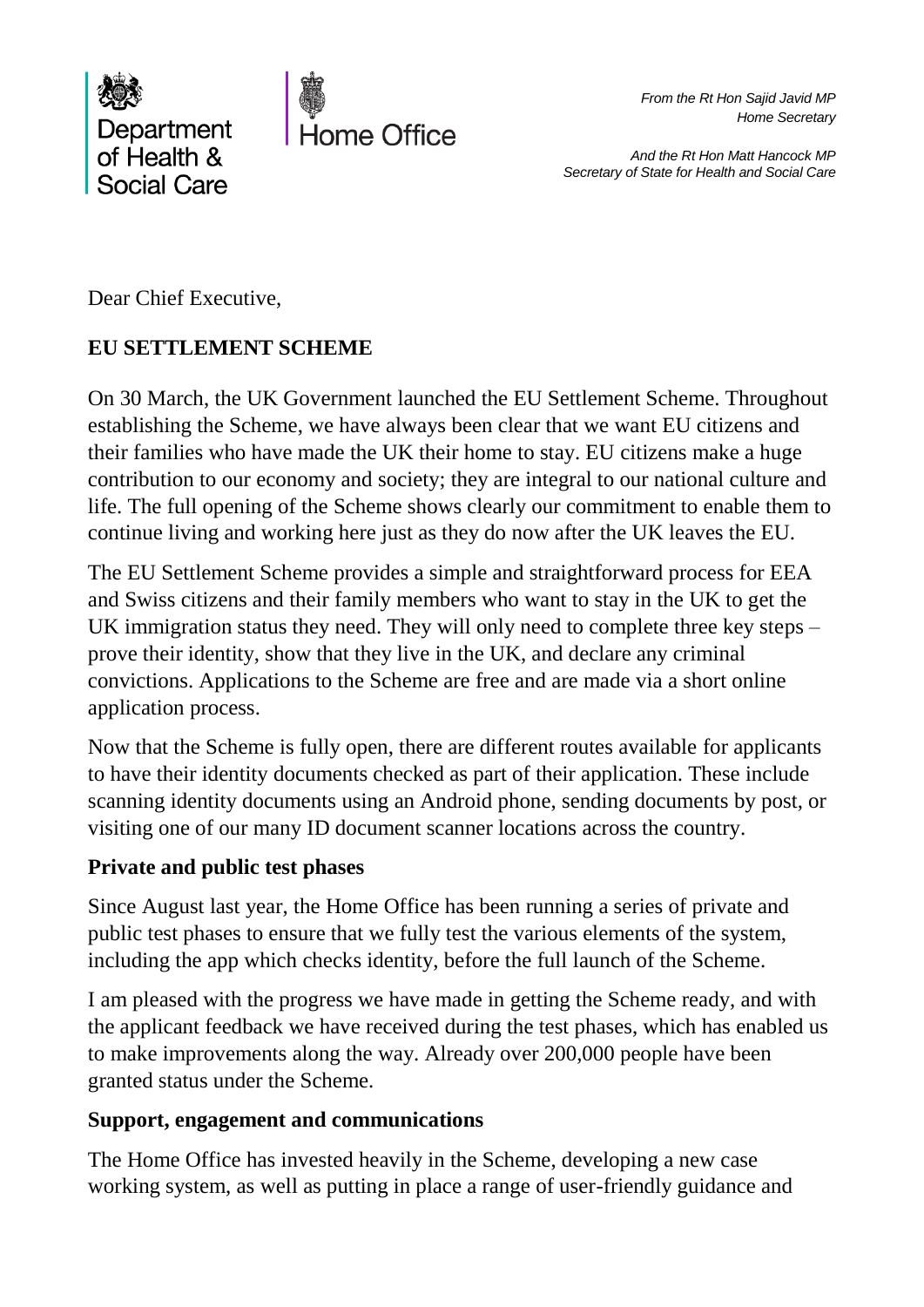support services, including a customer contact centre, to help EU citizens through the process.

This week, a UK-wide marketing campaign was launched to increase awareness of, and encourage EU citizens to apply to, the EU Settlement Scheme. Outdoor advertising can be seen at around 6,000 sites across the UK including in every major city. There is also digital advertising on catch-up TV, radio, social media and online, running from Saturday 30 March.

The marketing campaign will direct EU citizens to guidance on [GOV.UK,](https://www.gov.uk/settled-status-eu-citizens-families) which is available in all 25 official EU languages and Welsh from 30 March. We will be producing further translated communications materials, including videos and animations, to ensure that guidance around the EU Settlement Scheme is accessible to all.

We are taking particular care that adequate support is in place for more vulnerable and at-risk citizens. The Home Office grant funding scheme will help voluntary and community organisations provide application support for the most vulnerable. We will announce which organisations have received funding in April.

Public information and communications will continue throughout the lifetime of the Scheme, alongside continued work and engagement with employers, local authorities and voluntary and community organisations, to ensure no-one is left behind.

# **Health and social care sector**

Throughout the private testing of the Scheme, we have been working closely with health and social care employers across the country. We are grateful for the commitment of your staff in helping to test elements of the end-to-end application process.

During this testing, a range of communications and engagement activities were undertaken with the health and social care sectors across the UK. The Home Office ran a series of webinars in collaboration with key partners, including the Department of Health and Social Care and the devolved administrations. A communications toolkit provided a broad range of organisations with the right information about the Scheme to enable EU citizens to apply.

We will continue to provide tools and resources to enable Scheme messages to be cascaded, and we will to continue to work with your sector to drive awareness and applications.

# **No deal arrangements**

While the Government remains committed to leaving the EU with a negotiated deal, in the event of the UK leaving the EU without a deal, I want to reassure you that the EU Settlement Scheme will continue. EU citizens who are resident in the UK before